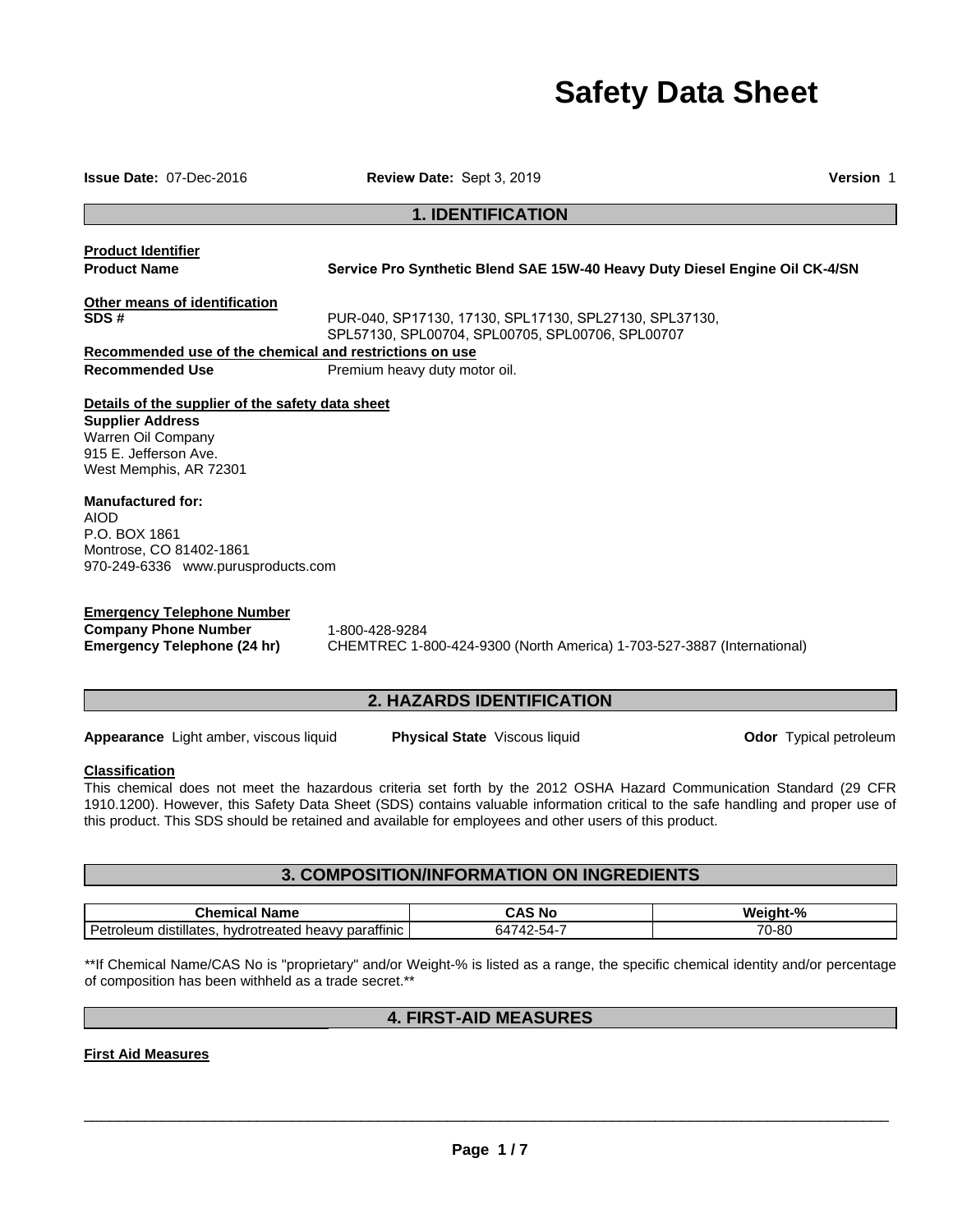| <b>Eve Contact</b>                         | Flush eyes with large amounts of water, for at least 15 minutes, until irritation subsides. If<br>irritation persists, get medical attention.                                                                                                                                                                                                                                                                              |
|--------------------------------------------|----------------------------------------------------------------------------------------------------------------------------------------------------------------------------------------------------------------------------------------------------------------------------------------------------------------------------------------------------------------------------------------------------------------------------|
| <b>Skin Contact</b>                        | No treatment is necessary under ordinary circumstances. Remove contaminated clothing.<br>Wash contaminated area thoroughly with soap and water. If redness or irritation occurs and<br>persists, seek medical attention. If product is injected into or under the skin, or into any part<br>of the body, regardless of the appearance of the wound or its size, the individual should<br>seek immediate medical attention. |
| <b>Inhalation</b>                          | Remove to fresh air. If not breathing give artificial respiration, preferably mouth-to-mouth. If<br>breathing is difficult, give oxygen. Get medical attention.                                                                                                                                                                                                                                                            |
| Ingestion                                  | If swallowed, do not induce vomiting. If victim exhibits signs of lung aspiration such as<br>coughing or choking, seek immediate medical attention.                                                                                                                                                                                                                                                                        |
| <b>Most important symptoms and effects</b> |                                                                                                                                                                                                                                                                                                                                                                                                                            |
| <b>Symptoms</b>                            | Expected to be a minor eye irritant. Repeated or prolonged skin contact may cause<br>dermatitis.                                                                                                                                                                                                                                                                                                                           |

#### **Indication of any immediate medical attention and special treatment needed**

**Notes to Physician**  Treat symptomatically.

# **5. FIRE-FIGHTING MEASURES**

#### **Suitable Extinguishing Media**

Use dry chemical, foam, carbon dioxide or water fog.

**Unsuitable Extinguishing Media** While carbon dioxide and inert will extinguish the fire, they can also displace oxygen. Use caution when applying carbon dioxide or inert gas in confined spaces.

#### **Specific Hazards Arising from the Chemical**

This material can burn but will not readily ignite. This material will release vapors when heated above the flashpoint temperature that can ignite when exposed to a source of ignition. In enclosed spaces, heated vapor can ignite with explosive force. Mists or sprays may burn at temperatures below the flashpoint. Dense smoke may be generated while burning. Carbon monoxide, carbon dioxide, and other oxides may be generated as products of combustion.

**Hazardous Combustion Products** Carbon monoxide. Carbon dioxide (CO2). Aldehydes. Ketones. Combustion products of sulfur and nitrogen.

#### **Protective equipment and precautions for firefighters**

As in any fire, wear self-contained breathing apparatus pressure-demand, MSHA/NIOSH (approved or equivalent) and full protective gear. Avoid breathing smoke and vapor. Water may be used to cool containers exposed to heat or flame.

# **6. ACCIDENTAL RELEASE MEASURES**

#### **Personal precautions, protective equipment and emergency procedures**

**Personal Precautions Use personal protective equipment as required.** 

#### **Methods and material for containment and cleaning up**

| <b>Methods for Containment</b> |                                             |  |  |  |  | Remove sources of ignition. Contain any spills with dikes or absorbents to prevent |  |
|--------------------------------|---------------------------------------------|--|--|--|--|------------------------------------------------------------------------------------|--|
|                                | migration and entry into sewers or streams. |  |  |  |  |                                                                                    |  |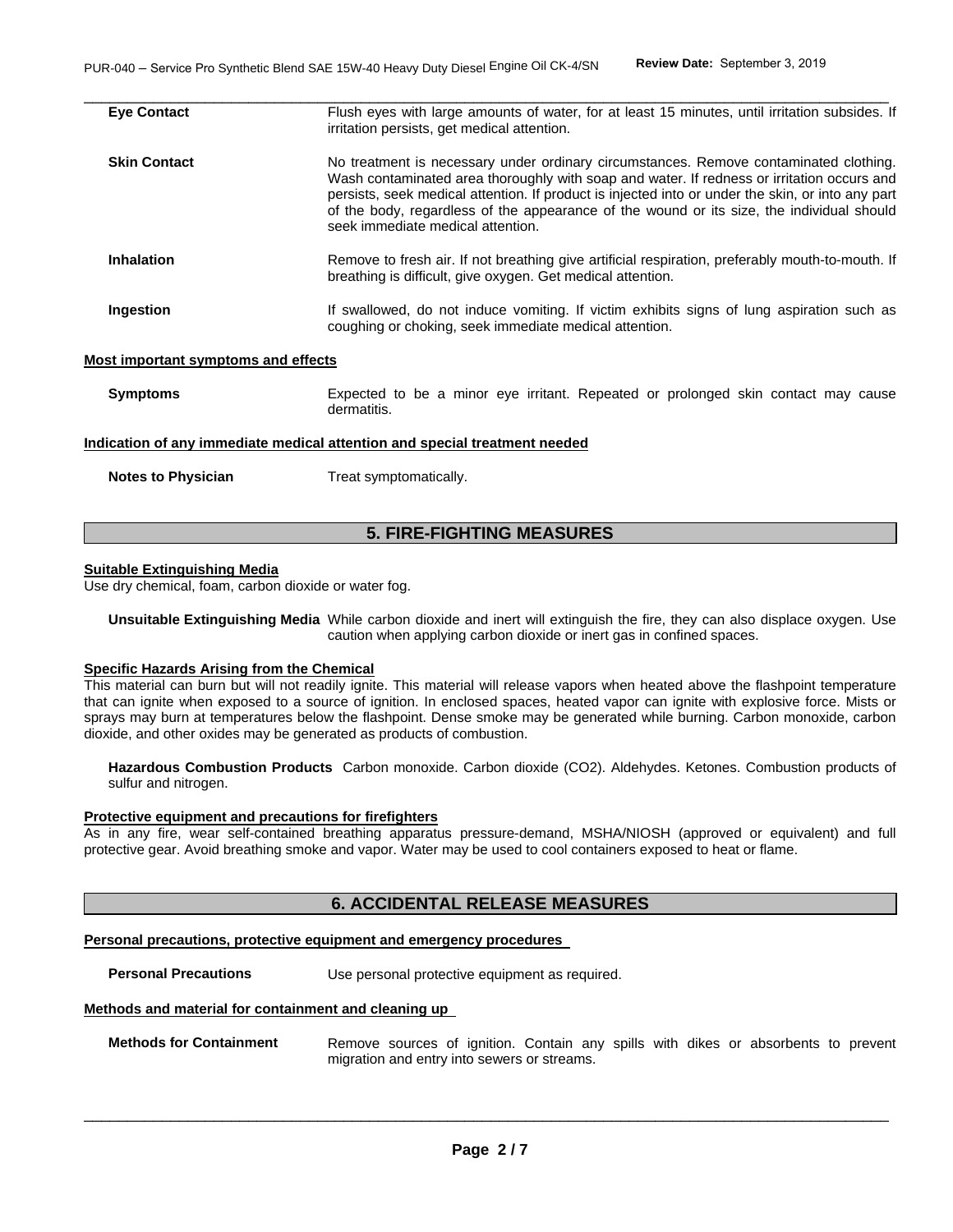### PUR-040 – **Service Pro Synthetic Blend SAE 15W-40 Heavy Duty Diesel Engine Oil CK-4/SN** Review Date: September 3, 2019

| <b>Methods for Clean-Up</b>                                  | Take up small spills with absorbent pads. Large spills may be taken up with pump or<br>vacuum.                                                                                                                                                                                                                                                             |  |  |  |  |  |  |
|--------------------------------------------------------------|------------------------------------------------------------------------------------------------------------------------------------------------------------------------------------------------------------------------------------------------------------------------------------------------------------------------------------------------------------|--|--|--|--|--|--|
| 7. HANDLING AND STORAGE                                      |                                                                                                                                                                                                                                                                                                                                                            |  |  |  |  |  |  |
| <b>Precautions for safe handling</b>                         |                                                                                                                                                                                                                                                                                                                                                            |  |  |  |  |  |  |
| <b>Advice on Safe Handling</b>                               | Handle in accordance with good industrial hygiene and safety practice.                                                                                                                                                                                                                                                                                     |  |  |  |  |  |  |
| Conditions for safe storage, including any incompatibilities |                                                                                                                                                                                                                                                                                                                                                            |  |  |  |  |  |  |
| <b>Storage Conditions</b>                                    | Store at ambient conditions. Store at atmospheric pressure. Keep container tightly closed.<br>Store in a cool, well-ventilated place. Keep away from heat, sparks, and flame. Empty<br>containers retain product residues. Store away from incompatible materials.                                                                                         |  |  |  |  |  |  |
| <b>Incompatible Materials</b>                                | This product may react with strong oxidizing agents.                                                                                                                                                                                                                                                                                                       |  |  |  |  |  |  |
| 8. EXPOSURE CONTROLS/PERSONAL PROTECTION                     |                                                                                                                                                                                                                                                                                                                                                            |  |  |  |  |  |  |
|                                                              |                                                                                                                                                                                                                                                                                                                                                            |  |  |  |  |  |  |
| <b>Exposure Guidelines</b>                                   | This product, as supplied, does not contain any hazardous materials with occupational<br>exposure limits established by the region specific regulatory bodies                                                                                                                                                                                              |  |  |  |  |  |  |
| <b>Appropriate engineering controls</b>                      |                                                                                                                                                                                                                                                                                                                                                            |  |  |  |  |  |  |
| <b>Engineering Controls</b>                                  | Use general ventilation and use local exhaust, where possible, in confined or enclosed<br>spaces. If product is heated above 70 C (155 F) in the presence of water, hydrogen sulfide<br>vapors may be released. Ventilation should be sufficient to keep hydrogen sulfide levels<br>below recommended exposure limits. Eye wash fountains are recommended. |  |  |  |  |  |  |
|                                                              | Individual protection measures, such as personal protective equipment                                                                                                                                                                                                                                                                                      |  |  |  |  |  |  |
| <b>Eye/Face Protection</b>                                   | Wear safety glasses. Wear chemical goggles or face shield if splash or mist occurs.                                                                                                                                                                                                                                                                        |  |  |  |  |  |  |
| <b>Skin and Body Protection</b>                              | Use impervious gloves for prolonged contact. Wear oil-impervious garments if contact is<br>unavoidable.                                                                                                                                                                                                                                                    |  |  |  |  |  |  |
| <b>Respiratory Protection</b>                                | If mist is generated (heating, spraying) and engineering controls are not sufficient, wear<br>approved organic vapor respirator suitable for oil mist.                                                                                                                                                                                                     |  |  |  |  |  |  |
|                                                              | General Hygiene Considerations Use good hygiene when handling petroleum product. Launder contaminated clothing before<br>reuse. Excessive misting may cause slippery floors - wear appropriate footwear.                                                                                                                                                   |  |  |  |  |  |  |
|                                                              | 9. PHYSICAL AND CHEMICAL PROPERTIES                                                                                                                                                                                                                                                                                                                        |  |  |  |  |  |  |
| Information on basic physical and chemical properties        |                                                                                                                                                                                                                                                                                                                                                            |  |  |  |  |  |  |

**Property Remarks • Method Property Remarks • Method pH Melting Point/Freezing Point Welting Point/Freezing Point Boiling Point/Boiling Range Mot available Flash Point Constant Constant Point 204 °C** / 400 °F ASTM D-92<br> **Evaporation Rate Not available Evaporation Rate** 

- **Physical State Physical State Physical State Physical State Physical State Physical State Physical State Physical State Physical State Physical State Physical State Physical State Physical State Appearance** Light amber, viscous liquid **Odor** Typical petroleum
	- **Not available**<br>Not available

**Odor Threshold**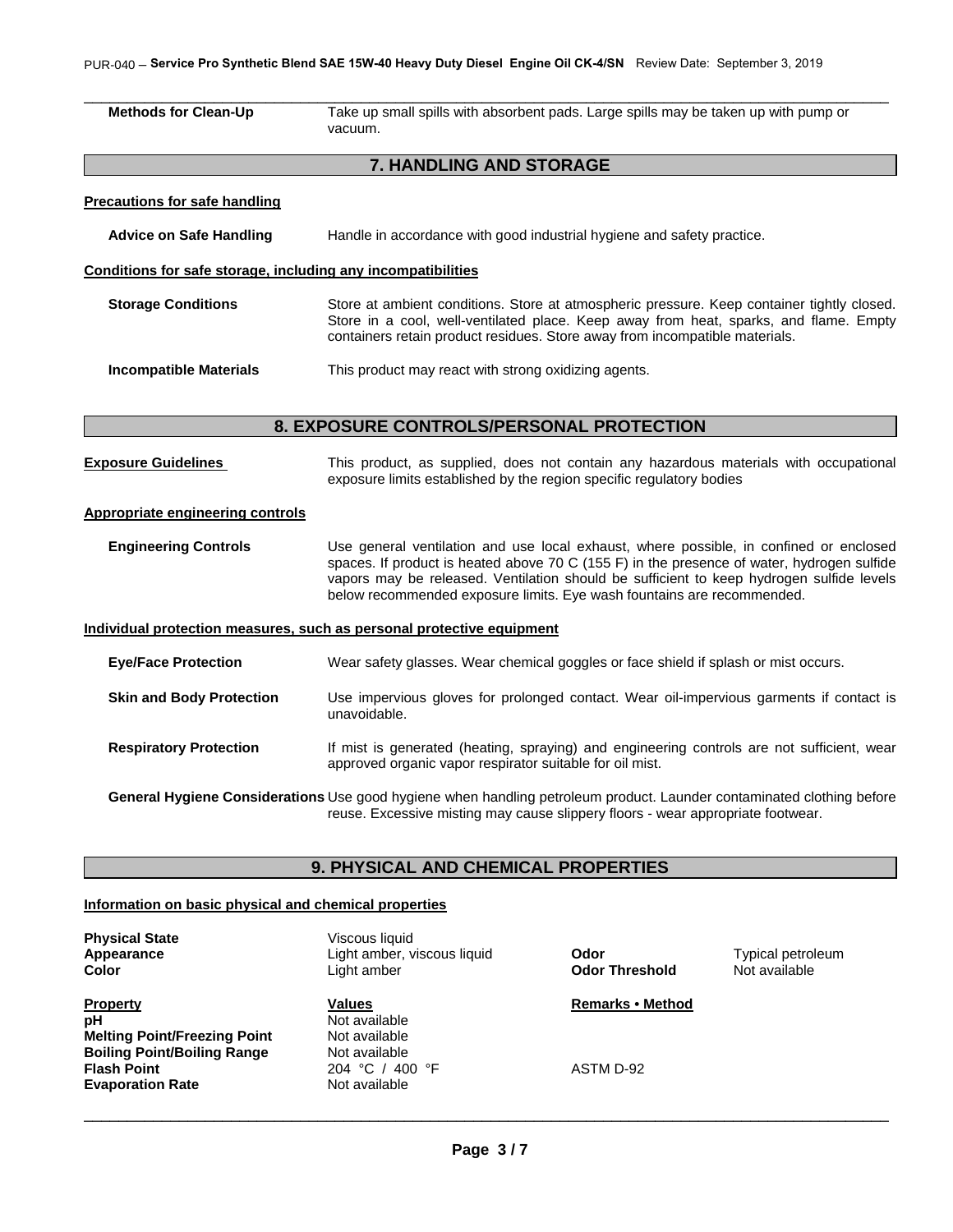$\Box$ **Flammability (Solid, Gas)** Liquid-Not applicable<br> **Upper Flammability Limits** Not determined **Upper Flammability Limits Lower Flammability Limit** Not determined **Vapor Pressure Not available Vapor Density** >1 (Air=1) **Specific Gravity Water Solubility Insoluble in water Solubility in other solvents** Not determined **Partition Coefficient Not available Auto-ignition Temperature** No data available **Decomposition Temperature** Not determined **Kinematic Viscosity**<br> **Communic Viscosity**<br> **Not determined Dynamic Viscosity Explosive Properties** Not determined **Oxidizing Properties** Not determined

# **10. STABILITY AND REACTIVITY**

### **Reactivity**

Not reactive under normal conditions.

#### **Chemical Stability**

Stable under recommended storage conditions.

#### **Possibility of Hazardous Reactions**

None under normal processing.

**Hazardous Polymerization** Under normal conditions of storage and use, hazardous polymerization will not occur.

#### **Conditions to Avoid**

Avoid formation of mists. Keep away from extreme heat, sparks, open flame and incompatible materials.

#### **Incompatible Materials**

This product may react with strong oxidizing agents.

# **Hazardous Decomposition Products**

Decomposition of this product may yield oxides of boron, calcium, magnesium, nitrogen, phosphorus, sulfur including hydrogen sulfide and zinc as well as carbon monoxide, carbon dioxide and/or low molecular weight hydrocarbons.

# **11. TOXICOLOGICAL INFORMATION**

### **Information on likely routes of exposure**

| <b>Product Information</b>   |                          |
|------------------------------|--------------------------|
| <b>Eye Contact</b>           | Avoid contact with eyes. |
| <b>Skin Contact</b>          | Avoid contact with skin  |
| <b>Inhalation</b>            | Do not inhale.           |
| Ingestion                    | Do not ingest.           |
| <b>Component Information</b> |                          |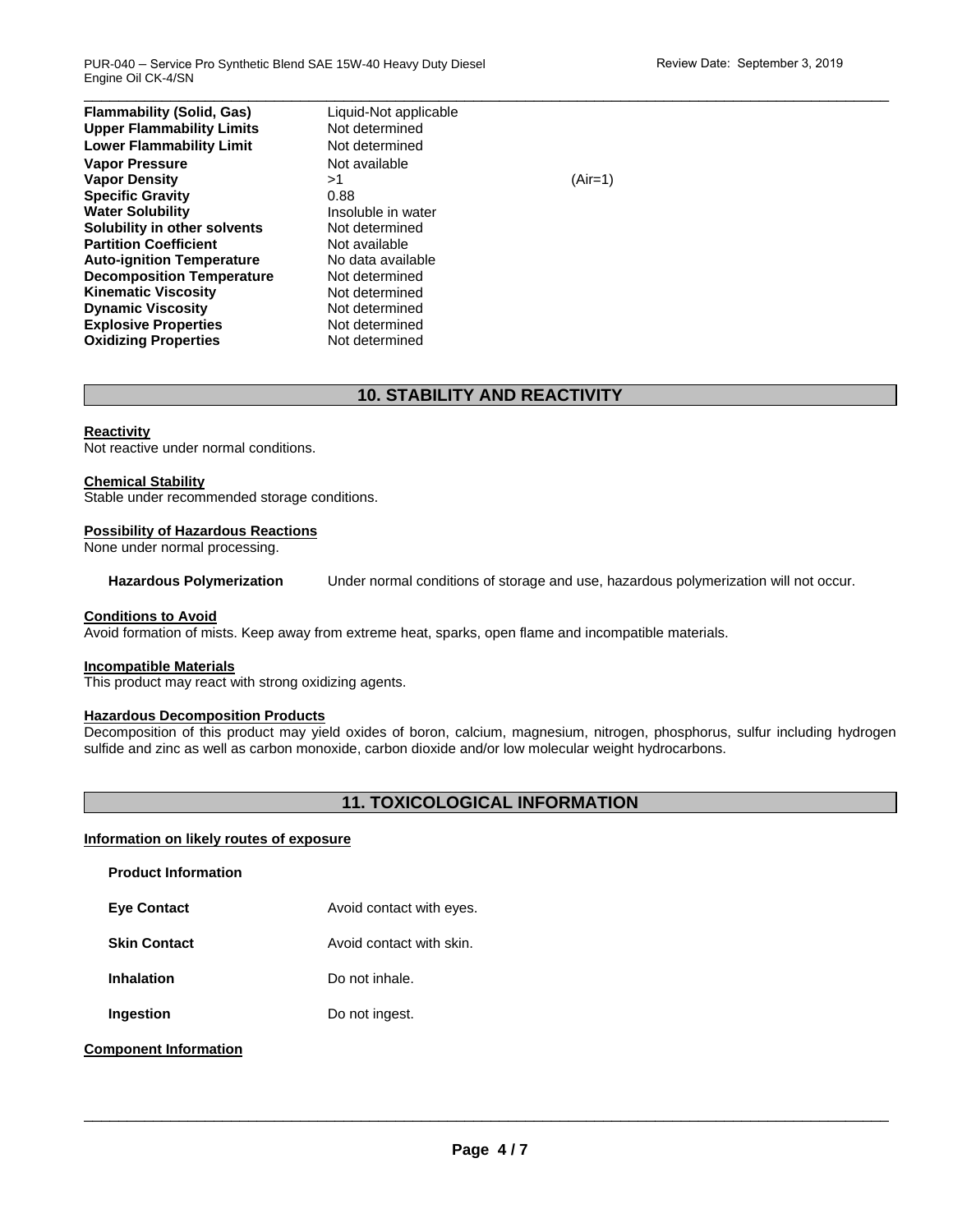| <b>Chemical Name</b>           | Oral LD50        | Dermal LD50                       | <b>Inhalation LC50</b> |
|--------------------------------|------------------|-----------------------------------|------------------------|
| Petroleum derived calcium salt | 5000 mg/kg (Rat) | $-4000$ mg/kg $\ell$<br>' Rabbit, |                        |
| 61789-86-4                     |                  |                                   |                        |

#### **Information on physical, chemical and toxicological effects**

**Symptoms** Please see Section 4 of this SDS for symptoms.

#### **Delayed and immediate effects as well as chronic effects from short and long-term exposure**

| Carcinogenicity | This product does not contain any carcinogens or potential carcinogens as listed by OSHA,<br>IARC or NTP. |
|-----------------|-----------------------------------------------------------------------------------------------------------|
|                 |                                                                                                           |

### **Numerical measures of toxicity**

Not determined

# **12. ECOLOGICAL INFORMATION**

#### **Ecotoxicity**

The product is not classified as environmentally hazardous. However, this does not exclude the possibility that large or frequent spills can have a harmful or damaging effect on the environment.

#### **Component Information**

| <b>Chemical Name</b>          | Algae/aquatic plants | <b>Fish</b>                 | <b>Toxicity to</b><br>microorganisms | Crustacea                |
|-------------------------------|----------------------|-----------------------------|--------------------------------------|--------------------------|
|                               |                      |                             |                                      |                          |
| Petroleum distillates,        |                      | 5000: 96 h Oncorhynchus     |                                      | 1000: 48 h Daphnia magna |
| hydrotreated heavy paraffinic |                      | mykiss mg/L LC50            |                                      | mg/L EC50                |
| 64742-54-7                    |                      |                             |                                      |                          |
| Petroleum derived calcium     |                      | 5.7 - 9.7: 96 h Pimephales  |                                      | 6.2 - 12: 48 h Daphnia   |
| salt                          |                      | promelas mg/L LC50 static   |                                      | magna mg/L EC50          |
| 61789-86-4                    |                      | 1.0 - 10.0: 96 h Pimephales |                                      |                          |
|                               |                      | promelas mg/L LC50 semi-    |                                      |                          |
|                               |                      | static                      |                                      |                          |

#### **Persistence/Degradability**

Not determined.

#### **Bioaccumulation**

Not determined.

**Mobility** Not determined

**Other Adverse Effects**

Not determined

# **13. DISPOSAL CONSIDERATIONS**

#### **Waste Treatment Methods**

| <b>Disposal of Wastes</b>     | Disposal should be in accordance with applicable regional, national and local laws and<br>regulations. |  |  |  |  |  |
|-------------------------------|--------------------------------------------------------------------------------------------------------|--|--|--|--|--|
| <b>Contaminated Packaging</b> | Disposal should be in accordance with applicable regional, national and local laws and<br>regulations. |  |  |  |  |  |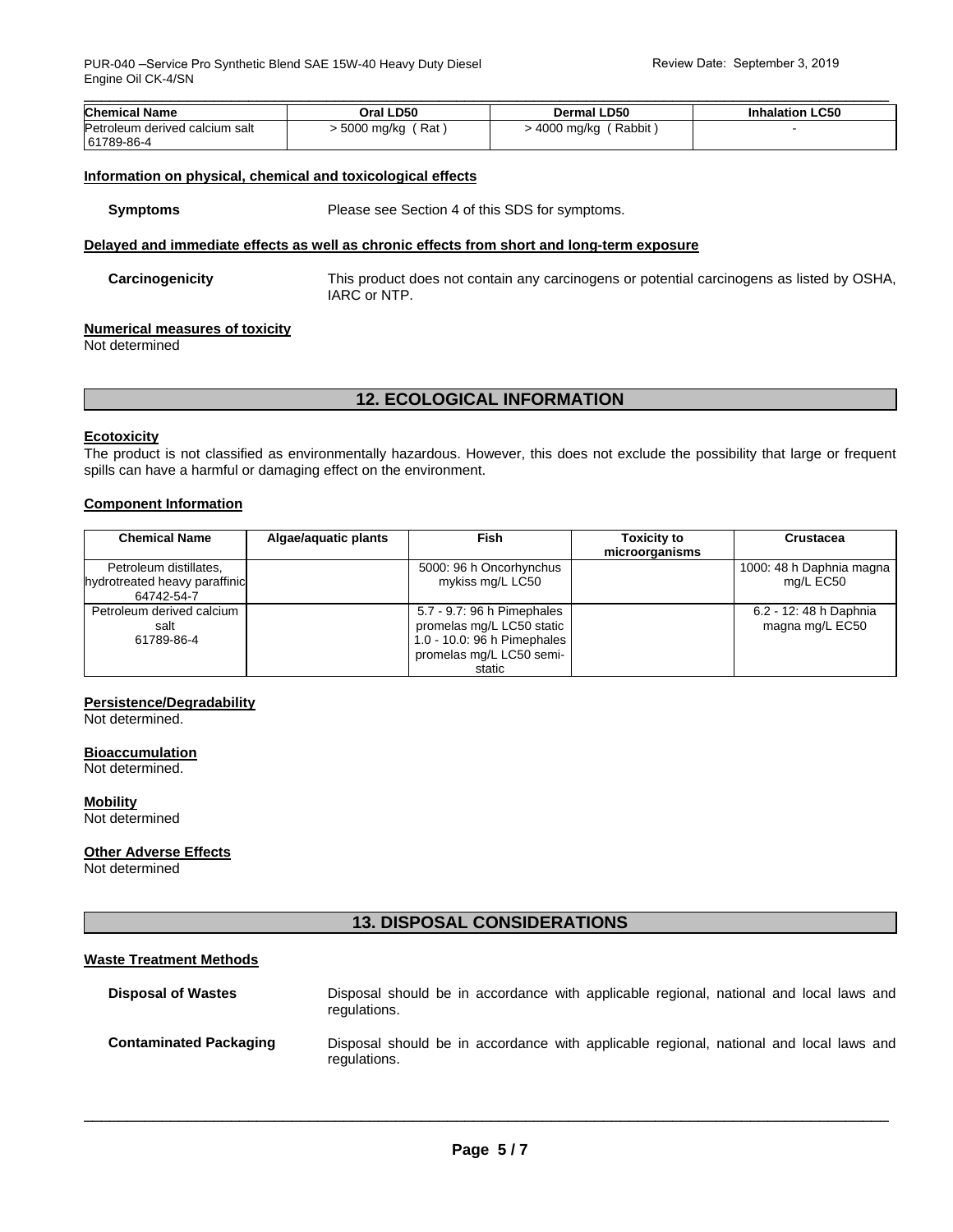# **14. TRANSPORT INFORMATION**

| <b>Note</b> | Please see current shipping paper for most up to date shipping information, including<br>exemptions and special circumstances. |
|-------------|--------------------------------------------------------------------------------------------------------------------------------|
| <u>DOT</u>  | Not regulated                                                                                                                  |
| <b>IATA</b> | Not regulated                                                                                                                  |
| <b>IMDG</b> | Not regulated                                                                                                                  |

# **15. REGULATORY INFORMATION**

#### **International Inventories**

| <b>Chemical Name</b>          | <b>TSCA</b> | DSL | <b>NDSL</b> | <b>EINECS</b> | <b>ELINCS</b> | ENCS    | <b>IECSC</b> | <b>KECL</b> | <b>PICCS</b> | <b>AICS</b> |
|-------------------------------|-------------|-----|-------------|---------------|---------------|---------|--------------|-------------|--------------|-------------|
| distillates.<br>Petroleum     | Present     |     |             | Present       |               | Present |              | Present     |              |             |
| hydrotreated heavy paraffinic |             |     |             |               |               |         |              |             |              |             |

#### **Legend:**

*TSCA - United States Toxic Substances Control Act Section 8(b) Inventory* 

*DSL/NDSL - Canadian Domestic Substances List/Non-Domestic Substances List* 

*EINECS/ELINCS - European Inventory of Existing Chemical Substances/European List of Notified Chemical Substances* 

*ENCS - Japan Existing and New Chemical Substances* 

*IECSC - China Inventory of Existing Chemical Substances* 

*KECL - Korean Existing and Evaluated Chemical Substances* 

*PICCS - Philippines Inventory of Chemicals and Chemical Substances* 

*AICS - Australian Inventory of Chemical Substances* 

#### **US Federal Regulations**

#### **CERCLA**

This material, as supplied, does not contain any substances regulated as hazardous substances under the Comprehensive Environmental Response Compensation and Liability Act (CERCLA) (40 CFR 302) or the Superfund Amendments and Reauthorization Act (SARA) (40 CFR 355).

#### **SARA 311/312 Hazard Categories**

| No. |
|-----|
| No. |
| No. |
| No. |
| No. |
|     |

#### **SARA 313**

| <b>Chemical Name</b>                        | CAS No      | Weight-% | <b>SARA 313 -</b><br><b>Threshold</b><br>Values % |
|---------------------------------------------|-------------|----------|---------------------------------------------------|
| Zinc alkyl dithiophosphate -<br>113706-15-3 | 113706-15-3 |          | .                                                 |

#### **CWA (Clean Water Act)**

| <b>Chemical Name</b>       | <b>CWA - Reportable</b><br>Quantities | CWA- | Toxic Pollutants CWA - Priority Pollutants | <b>CWA - Hazardous</b><br><b>Substances</b> |
|----------------------------|---------------------------------------|------|--------------------------------------------|---------------------------------------------|
| Zinc alkyl dithiophosphate |                                       |      |                                            |                                             |